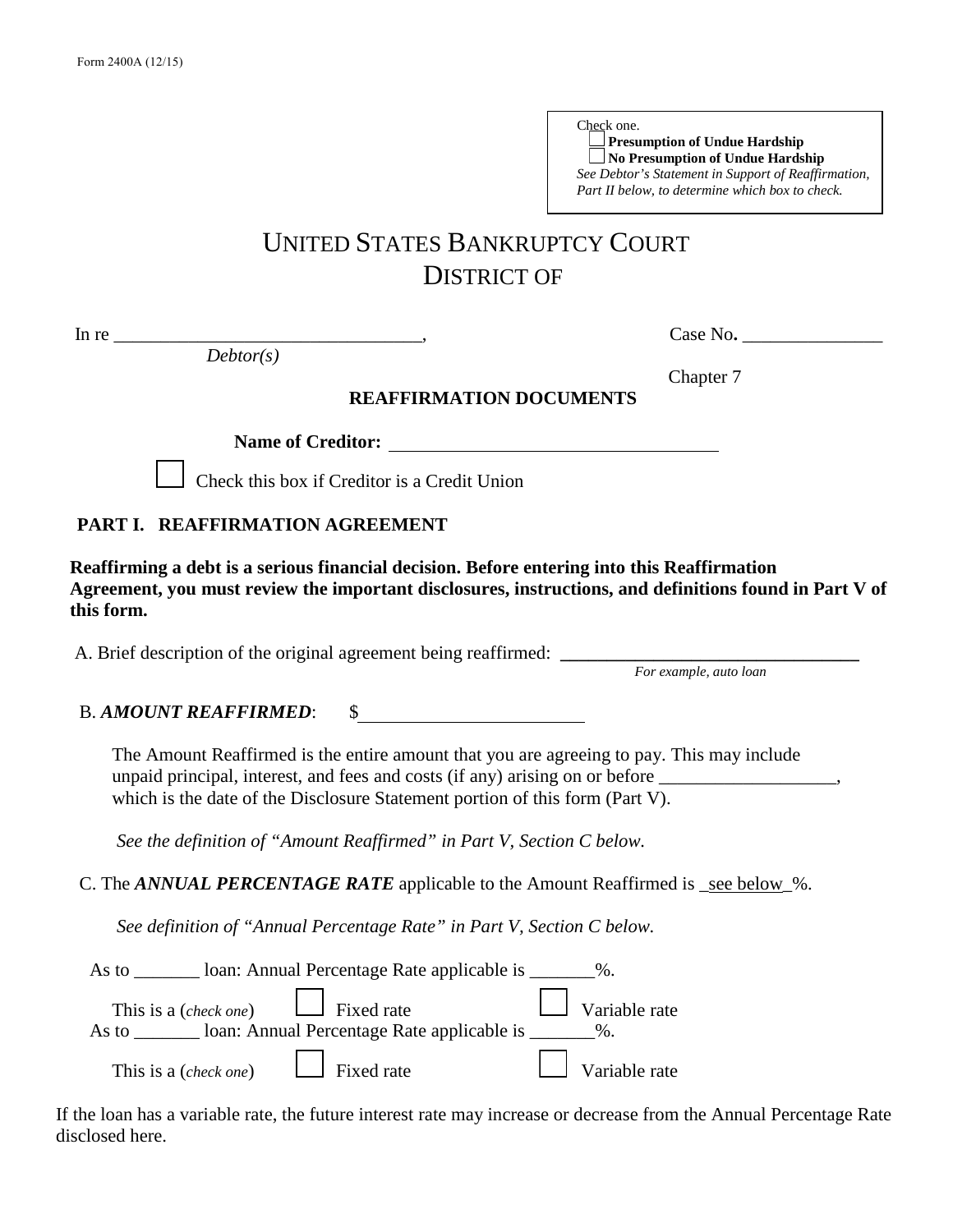## D. Reaffirmation Agreement Repayment Terms (*check and complete one*):

| As to $\_\_\_\_\_\_\$ loan: |                                  |                                                                                                                                                                                              |                                                                            |                                                                                                                                                                                                                                                                                                                                                                                               |
|-----------------------------|----------------------------------|----------------------------------------------------------------------------------------------------------------------------------------------------------------------------------------------|----------------------------------------------------------------------------|-----------------------------------------------------------------------------------------------------------------------------------------------------------------------------------------------------------------------------------------------------------------------------------------------------------------------------------------------------------------------------------------------|
|                             |                                  | \$____________ per month for ____________ months starting on _____________.                                                                                                                  |                                                                            |                                                                                                                                                                                                                                                                                                                                                                                               |
|                             | from the initial payment amount. |                                                                                                                                                                                              |                                                                            | Describe repayment terms, including whether future payment amount(s) may be different                                                                                                                                                                                                                                                                                                         |
| As to _________ loan:       |                                  | \$_____________ per month for ____________ months starting on _____________.                                                                                                                 |                                                                            |                                                                                                                                                                                                                                                                                                                                                                                               |
|                             | from the initial payment amount. |                                                                                                                                                                                              |                                                                            | Describe repayment terms, including whether future payment amount(s) may be different                                                                                                                                                                                                                                                                                                         |
|                             | Description:                     | E. Describe the collateral, if any, securing the debt:<br><b>Current Market Value</b><br>F. Did the debt that is being reaffirmed arise from the purchase of the collateral described above? | <u> 1989 - Jan James James, politik eta idazleari (h. 1989).</u><br>$\sim$ |                                                                                                                                                                                                                                                                                                                                                                                               |
| As to _________ loan:       |                                  |                                                                                                                                                                                              |                                                                            |                                                                                                                                                                                                                                                                                                                                                                                               |
|                             | No.                              | $\Box$ Yes. What was the purchase price for the collateral?<br>What was the amount of the original loan?                                                                                     |                                                                            | \$                                                                                                                                                                                                                                                                                                                                                                                            |
| As to loan:                 |                                  |                                                                                                                                                                                              |                                                                            |                                                                                                                                                                                                                                                                                                                                                                                               |
|                             |                                  | $\perp$ Yes. What was the purchase price for the collateral?                                                                                                                                 |                                                                            | $\frac{\frac{1}{2} \frac{1}{2} \frac{1}{2} \frac{1}{2} \frac{1}{2} \frac{1}{2} \frac{1}{2} \frac{1}{2} \frac{1}{2} \frac{1}{2} \frac{1}{2} \frac{1}{2} \frac{1}{2} \frac{1}{2} \frac{1}{2} \frac{1}{2} \frac{1}{2} \frac{1}{2} \frac{1}{2} \frac{1}{2} \frac{1}{2} \frac{1}{2} \frac{1}{2} \frac{1}{2} \frac{1}{2} \frac{1}{2} \frac{1}{2} \frac{1}{2} \frac{1}{2} \frac{1}{2} \frac{1}{2} \$ |
|                             | No.                              | What was the amount of the original loan?                                                                                                                                                    |                                                                            |                                                                                                                                                                                                                                                                                                                                                                                               |
|                             |                                  | reaffirmed debt and any related agreement:                                                                                                                                                   |                                                                            | G. Specify the changes made by this Reaffirmation Agreement to the most recent credit terms on the                                                                                                                                                                                                                                                                                            |

As to \_\_\_\_\_\_\_\_\_ loan:

Terms as of the Terms After Date of Bankruptcy Reaffirmation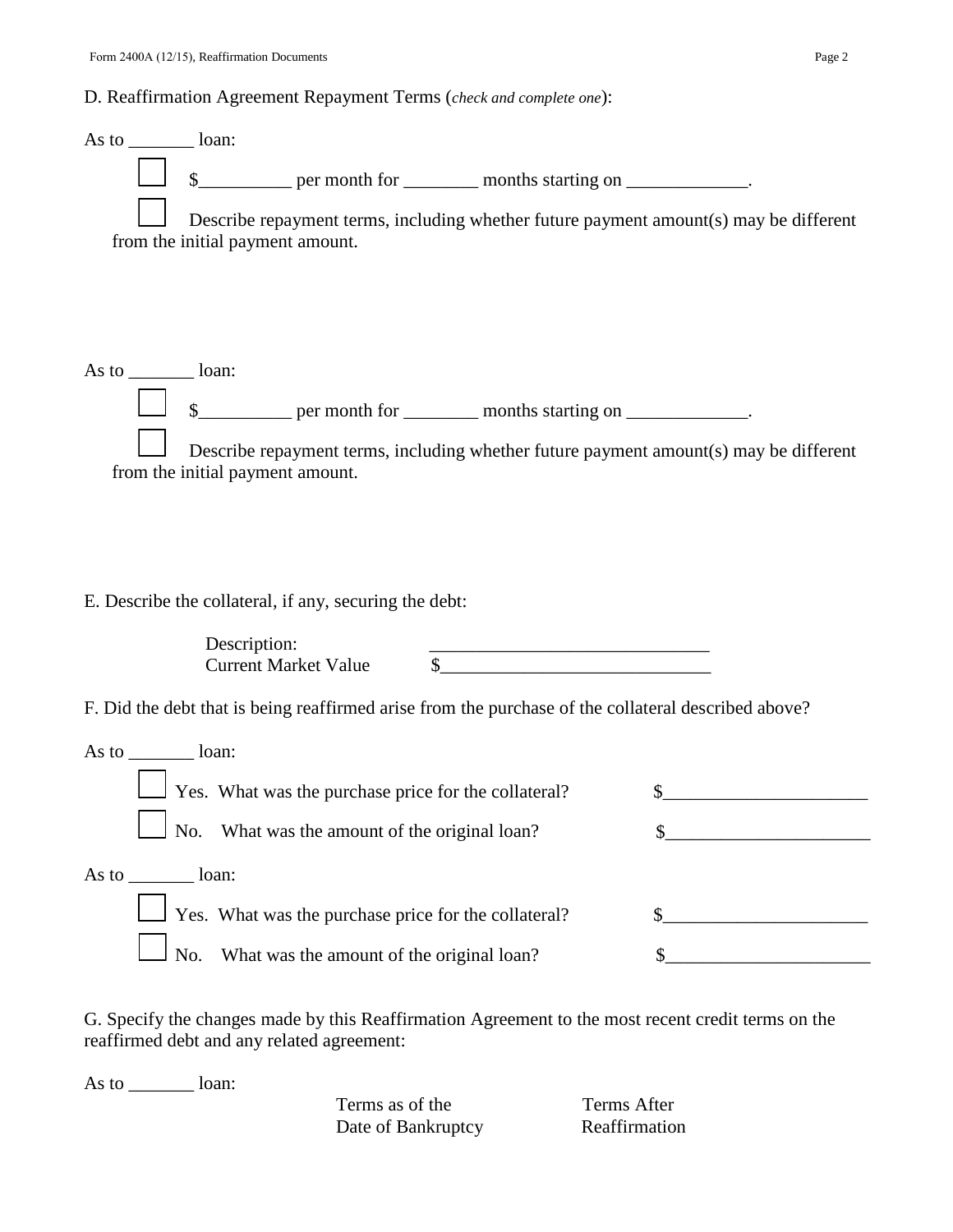| Balance due <i>(including</i> ) |                    |               |
|---------------------------------|--------------------|---------------|
| <i>fees and costs</i> )         |                    |               |
| <b>Annual Percentage Rate</b>   | $\%$               | $\frac{0}{0}$ |
|                                 | Payment            |               |
| As to $\frac{ }{ }$<br>loan:    | Terms as of the    | Terms After   |
|                                 | Date of Bankruptcy | Reaffirmation |
| Balance due <i>(including</i> ) |                    |               |
| <i>fees and costs</i> )         |                    |               |
| <b>Annual Percentage Rate</b>   | $\frac{0}{0}$      | $\frac{0}{6}$ |
|                                 | Payment            |               |

H. Check this box if the creditor is agreeing to provide you with additional future credit in connection with this Reaffirmation Agreement. Describe the credit limit, the Annual Percentage Rate that applies to future credit and any other terms on future purchases and advances using such credit:

#### **PART II. DEBTOR'S STATEMENT IN SUPPORT OF REAFFIRMATION AGREEMENT**

A. Were you represented by an attorney during the course of negotiating this agreement?

 $\blacksquare$ 

| Check one. $\Box$ Yes $\Box$ No    |  |
|------------------------------------|--|
| B. Is the creditor a credit union? |  |
| Check one. $\Box$ Yes $\Box$ No    |  |

 $\Box$ 

C. If your answer to EITHER question A. or B. above is "No," complete 1. and 2. below.

1. Your present monthly income and expenses are:

| a. Monthly income from all sources after payroll deductions<br>(take-home pay plus any other income) |  |
|------------------------------------------------------------------------------------------------------|--|
| b. Monthly expenses (including all reaffirmed debts except<br>this one)                              |  |
| c. Amount available to pay this reaffirmed debt (subtract b. from a.)                                |  |
| d. Amount of monthly payment required for this reaffirmed debt                                       |  |

*If the monthly payment on this reaffirmed debt (line d.) is greater than the amount you have available to pay this reaffirmed debt (line c.), you must check the box at the top of page one that says*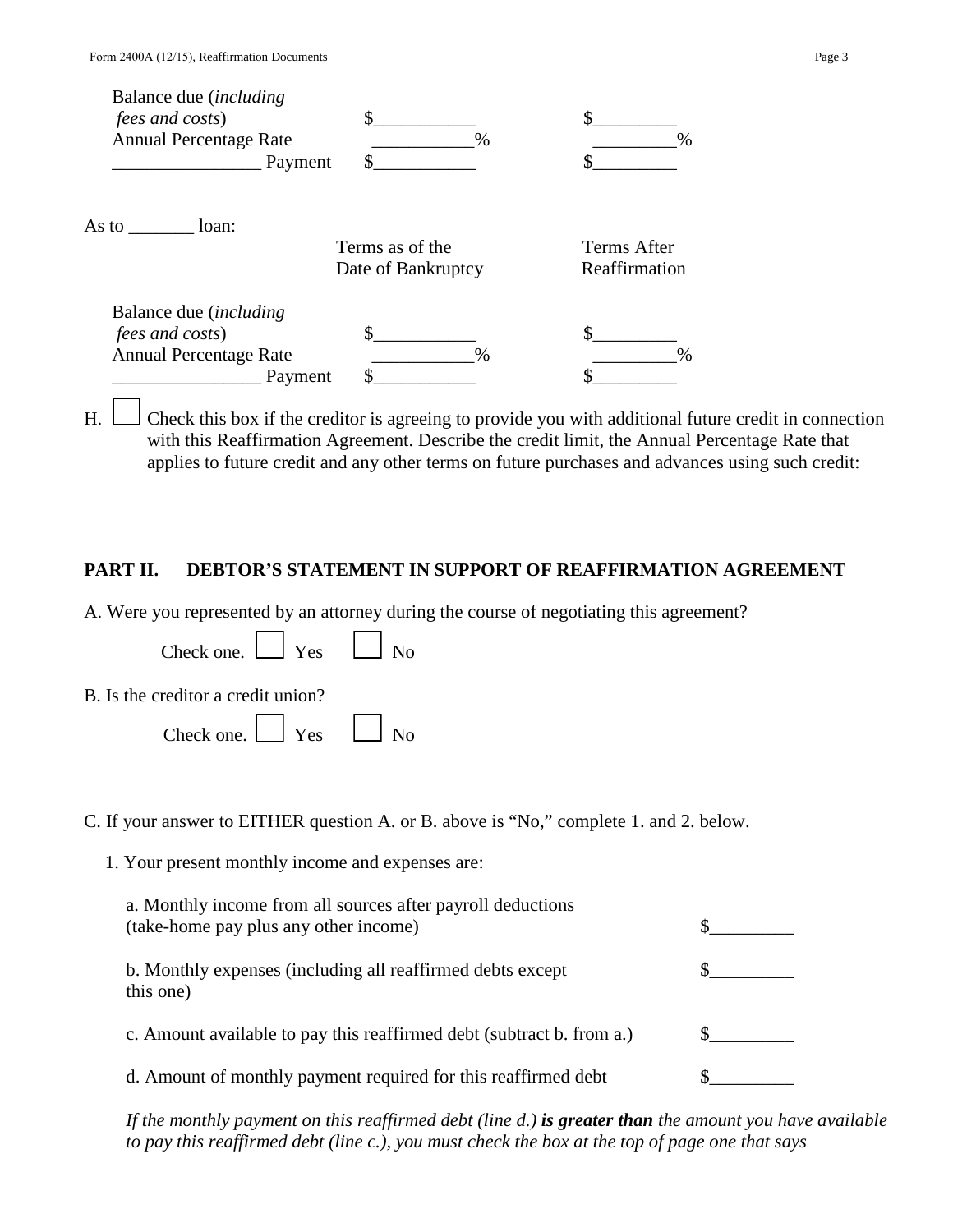*"Presumption of Undue Hardship." Otherwise, you must check the box at the top of page one that says "No Presumption of Undue Hardship."* 

2. You believe that this reaffirmation agreement will not impose an undue hardship on you or your dependents because:

Check one of the two statements below, if applicable:

You can afford to make the payments on the reaffirmed debt because your monthly income is greater than your monthly expenses even after you include in your expenses the monthly payments on all debts you are reaffirming, including this one.

You can afford to make the payments on the reaffirmed debt even though your monthly income is less than your monthly expenses after you include in your expenses the monthly payments on all debts you are reaffirming, including this one, because:

Use an additional page if needed for a full explanation.

D. If your answers to BOTH questions A. and B. above were "Yes," check the following statement, if applicable:

> You believe this Reaffirmation Agreement is in your financial interest and you can afford to make the payments on the reaffirmed debt.

*Also, check the box at the top of page one that says "No Presumption of Undue Hardship."* 

#### **PART III. CERTIFICATION BY DEBTOR(S) AND SIGNATURES OF PARTIES**

I hereby certify that:

- (1) I agree to reaffirm the debt described above.
- (2) Before signing this Reaffirmation Agreement, I read the terms disclosed in this Reaffirmation Agreement (Part I) and the Disclosure Statement, Instructions and Definitions included in Part V below;
- (3) The Debtor's Statement in Support of Reaffirmation Agreement (Part II above) is true and complete;
- (4) I am entering into this agreement voluntarily and am fully informed of my rights and responsibilities; and
- (5) I have received a copy of this completed and signed Reaffirmation Documents form.

SIGNATURE(S) (If this is a joint Reaffirmation Agreement, both debtors must sign.):

Date  $\qquad \qquad$  Signature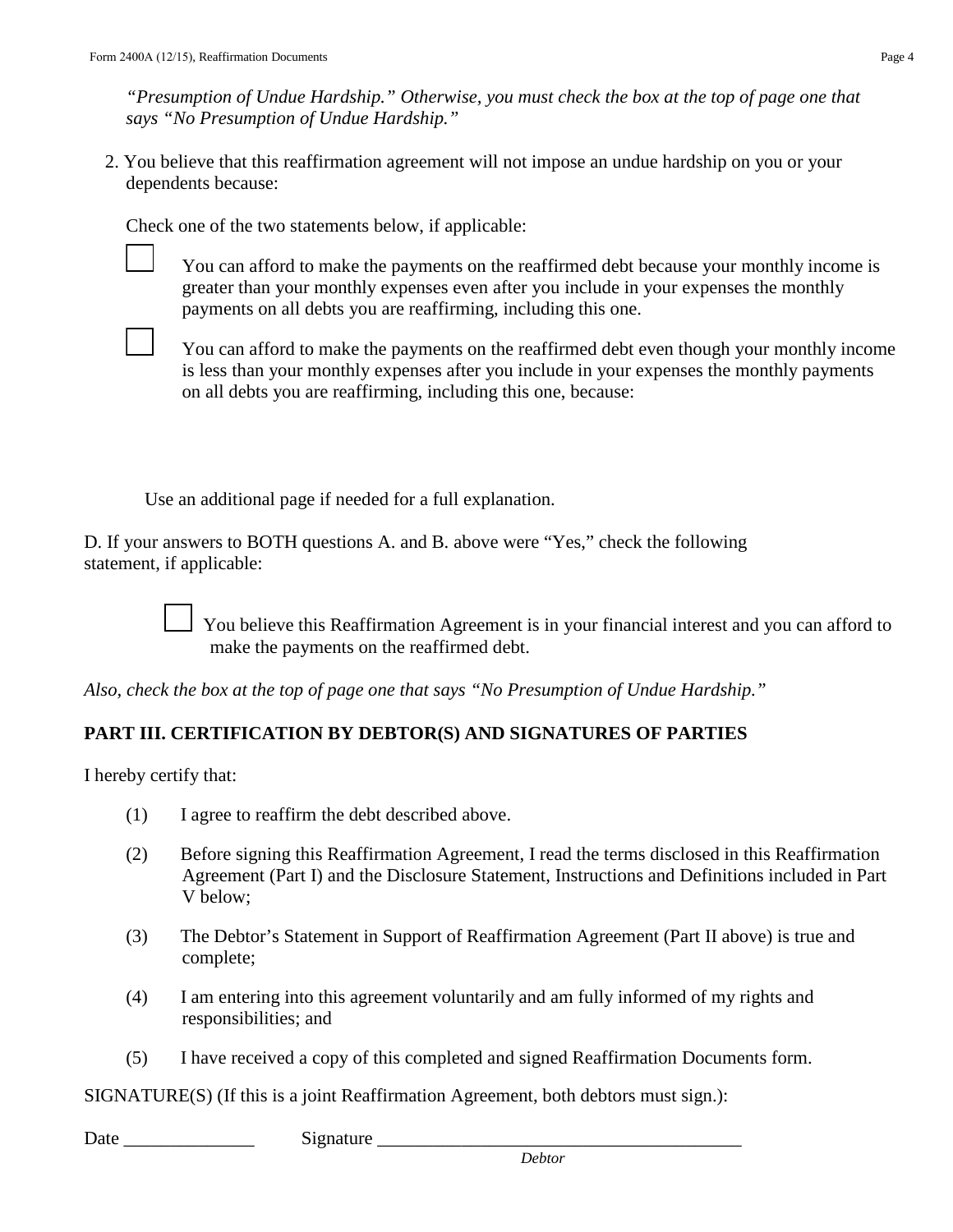|                                                            | Joint Debtor, if any |  |
|------------------------------------------------------------|----------------------|--|
| <b>Reaffirmation Agreement Terms Accepted by Creditor:</b> |                      |  |
|                                                            |                      |  |
| Creditor<br><b>Print Name</b>                              | Address              |  |

# **PART IV. CERTIFICATION BY DEBTOR'S ATTORNEY (IF ANY)**

 *To be filed only if the attorney represented the debtor during the course of negotiating this agreement.* 

I hereby certify that: (1) this agreement represents a fully informed and voluntary agreement by the debtor; (2) this agreement does not impose an undue hardship on the debtor or any dependent of the debtor; and (3) I have fully advised the debtor of the legal effect and consequences of this agreement and any default under this agreement.

A presumption of undue hardship has been established with respect to this agreement. In my opinion, however, the debtor is able to make the required payment.

 *Check box, if the presumption of undue hardship box is checked on page 1 and the creditor is not a Credit Union.* 

Date Signature of Debtor's Attorney

Print Name of Debtor's Attorney

# **PART V. DISCLOSURE STATEMENT AND INSTRUCTIONS TO DEBTOR(S)**

## **Before agreeing to reaffirm a debt, review the terms disclosed in the Reaffirmation Agreement (Part I above) and these additional important disclosures and instructions.**

**Reaffirming a debt is a serious financial decision.** The law requires you to take certain steps to make sure the decision is in your best interest. If these steps, which are detailed in the Instructions provided in Part V, Section B below, are not completed, the Reaffirmation Agreement is not effective, even though you have signed it.

## **A. DISCLOSURE STATEMENT**

1. **What are your obligations if you reaffirm a debt?** A reaffirmed debt remains your personal legal obligation to pay. Your reaffirmed debt is not discharged in your bankruptcy case. That means that if you default on your reaffirmed debt after your bankruptcy case is over, your creditor may be able to take your property or your wages. Your obligations will be determined by the Reaffirmation Agreement, which may have changed the terms of the original agreement. If you are reaffirming an open end credit agreement, that agreement or applicable law may permit the creditor to change the terms of that agreement in the future under certain conditions.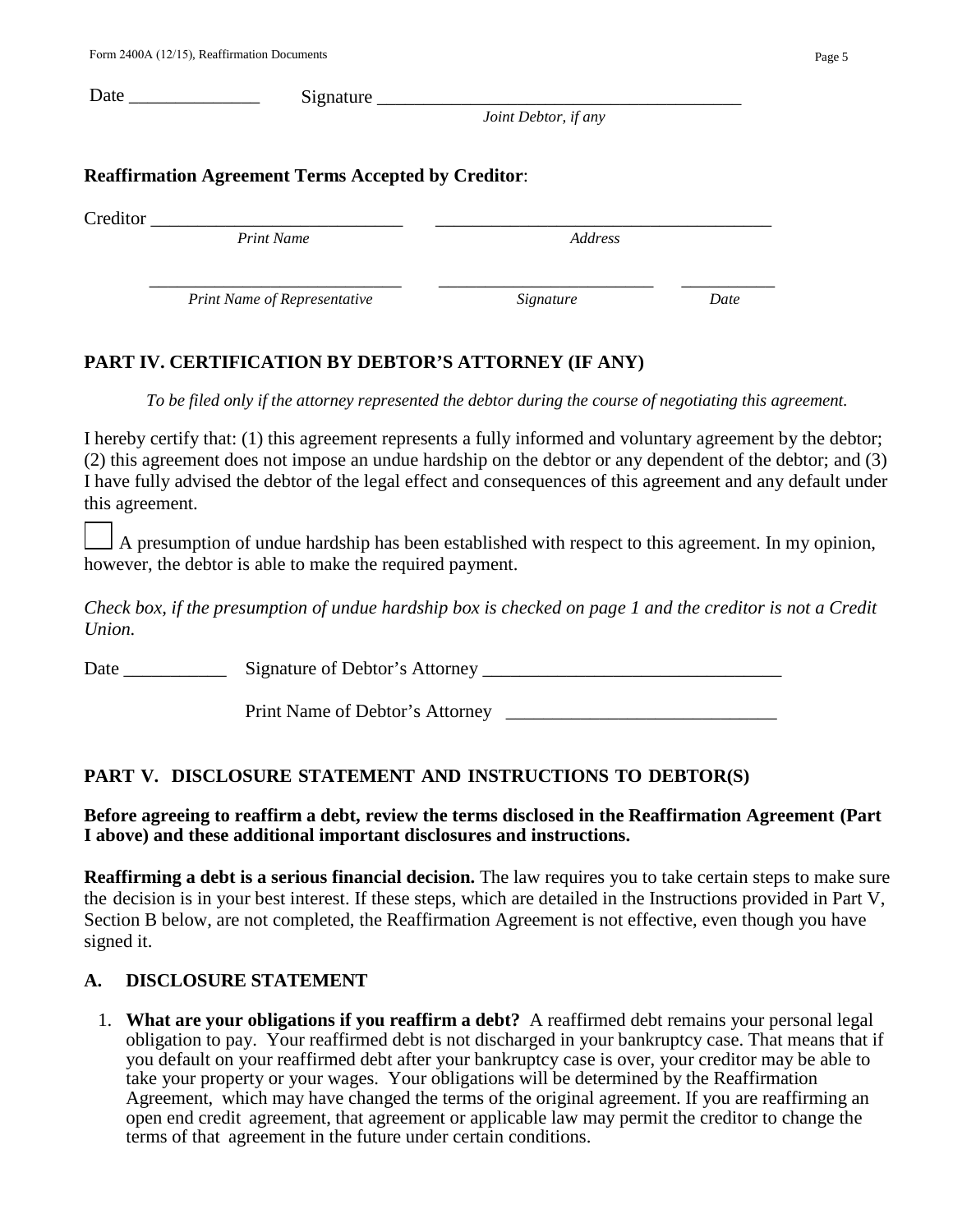- 2. **Are you required to enter into a reaffirmation agreement by any law?** No, you are not required to reaffirm a debt by any law. Only agree to reaffirm a debt if it is in your best interest. Be sure you can afford the payments that you agree to make.
- 3. **What if your creditor has a security interest or lien?** Your bankruptcy discharge does not eliminate any lien on your property. A ''lien'' is often referred to as a security interest, deed of trust, mortgage, or security deed. The property subject to a lien is often referred to as collateral. Even if you do not reaffirm and your personal liability on the debt is discharged, your creditor may still have a right under the lien to take the collateral if you do not pay or default on the debt. If the collateral is personal property that is exempt or that the trustee has abandoned, you may be able to redeem the item rather than reaffirm the debt. To redeem, you make a single payment to the creditor equal to the current value of the collateral, as the parties agree or the court determines.
- 4. **How soon do you need to enter into and file a reaffirmation agreement?** If you decide to enter into a reaffirmation agreement, you must do so before you receive your discharge. After you have entered into a reaffirmation agreement and all parts of this form that require a signature have been signed, either you or the creditor should file it as soon as possible. The signed agreement must be filed with the court no later than 60 days after the first date set for the meeting of creditors, so that the court will have time to schedule a hearing to approve the agreement if approval is required. However, the court may extend the time for filing, even after the 60-day period has ended.
- 5. **Can you cancel the agreement?** You may rescind (cancel) your Reaffirmation Agreement at any time before the bankruptcy court enters your discharge, or during the 60-day period that begins on the date your Reaffirmation Agreement is filed with the court, whichever occurs later. To rescind (cancel) your Reaffirmation Agreement, you must notify the creditor that your Reaffirmation Agreement is rescinded (or canceled). Remember that you can rescind the agreement, even if the court approves it, as long as you rescind within the time allowed.

#### 6. **When will this Reaffirmation Agreement be effective?**

#### a. **If you** *were* **represented by an attorney during the negotiation of your Reaffirmation Agreement and**

i. **if the creditor is not a Credit Union**, your Reaffirmation Agreement becomes effective when it is filed with the court unless the reaffirmation is presumed to be an undue hardship. If the Reaffirmation Agreement is presumed to be an undue hardship, the court must review it and may set a hearing to determine whether you have rebutted the presumption of undue hardship.

ii. **if the creditor is a Credit Union**, your Reaffirmation Agreement becomes effective when it is filed with the court.

b**. If you** *were not* **represented by an attorney during the negotiation of your Reaffirmation Agreement**, the Reaffirmation Agreement will not be effective unless the court approves it. To have the court approve your agreement, you must file a motion. See Instruction 5, below. The court will notify you and the creditor of the hearing on your Reaffirmation Agreement. You must attend this hearing, at which time the judge will review your Reaffirmation Agreement. If the judge decides that the Reaffirmation Agreement is in your best interest, the agreement will be approved and will become effective. However, if your Reaffirmation Agreement is for a consumer debt secured by a mortgage, deed of trust, security deed, or other lien on your real property, like your home, you do not need to file a motion or get court approval of your Reaffirmation Agreement.

7. **What if you have questions about what a creditor can do?** If you have questions about reaffirming